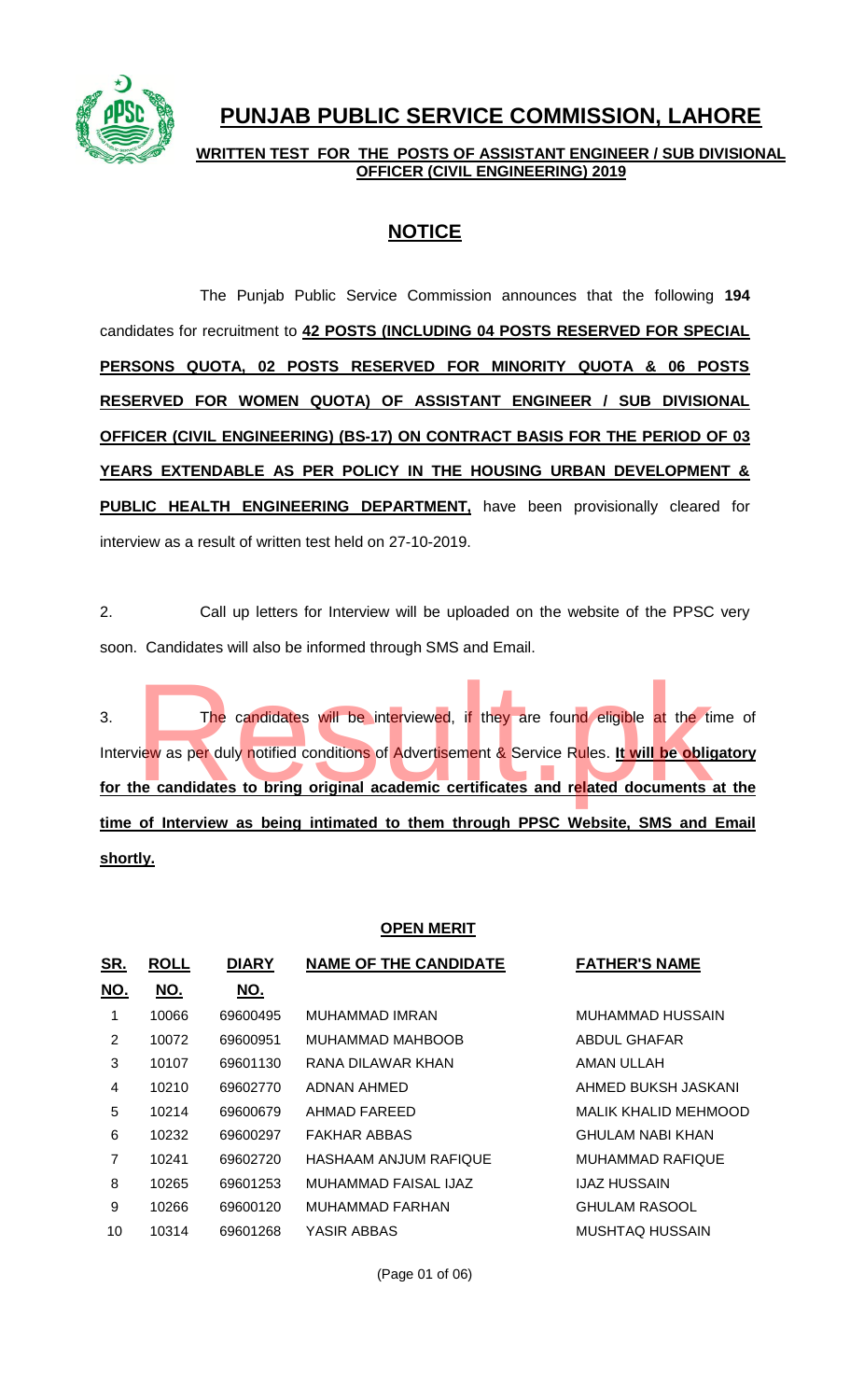| 11 | 10440          | 69601823 | <b>BILAL MANZOOR</b>                          | <b>MANZOOR AI</b>    |  |
|----|----------------|----------|-----------------------------------------------|----------------------|--|
| 12 | 10475          | 69600582 | <b>KASHIF BASHIR</b>                          | MUHAMMAD             |  |
| 13 | 10520          | 69600624 | MUHAMMAD KASHIF KHAN                          | <b>GHAZANFAR</b>     |  |
| 14 | 10758          | 69601266 | SHAFIQ UR REHMAN*SPECIAL PERSON*              | YOUSAF ALI           |  |
| 15 | 10771          | 69600159 | ABDUL BASIT NABEEL                            | <b>GHULAM AKH</b>    |  |
| 16 | 10772          | 69601311 | <b>ABDUL GHAFFAR</b>                          | <b>ALI HUSSAIN</b>   |  |
| 17 | 10785          | 69600427 | <b>ABDUL REHMAN</b>                           | MUHAMMAD             |  |
| 18 | 10804          | 69601876 | ABID FARID                                    | <b>GHULAM FAF</b>    |  |
| 19 | 10807          | 69601866 | ABRAR AFZAL                                   | MUHAMMAD             |  |
| 20 | 10812          | 69601817 | ABUBAKR SHOUKAT                               | <b>SHOUKAT AL</b>    |  |
| 21 | 10822          | 69600280 | <b>ADIL SHAHZAD</b>                           | <b>ABDUL SATT.</b>   |  |
| 22 | 10859          | 69602102 | AHMED WASEEM                                  | WASEEM UD            |  |
| 23 | 10863          | 69600230 | AHSAN MAJEED                                  | <b>ABDUL MAJE</b>    |  |
| 24 | 10872          | 69602039 | <b>AHSAN SHARIF</b>                           | MUHAMMAD             |  |
| 25 | 10880          | 69602917 | <b>ALI ABBAS</b>                              | PERVAIZ KHU          |  |
| 26 | 10893          | 69601244 | ALI EJAZ                                      | <b>EJAZ HUSSA</b>    |  |
| 27 | 10914          | 69603102 | ALI RAZA                                      | RIASAT ALI           |  |
| 28 | 10931          | 69600222 | AMIR SHEHZAD                                  | ZAFAR IQBAL          |  |
| 29 | 10976          | 69600926 | <b>AURANG ZAIB</b>                            | MUHAMMAD             |  |
| 30 | 11007          | 69600783 | <b>BURHAN ZAHEER</b>                          | SHAMSHAD A           |  |
| 31 | 11028          | 69600015 | <b>FAISAL RASHEED</b>                         | RASHEED AH           |  |
| 32 | 11062          | 69601942 | <b>GHULAM MURTAZA</b>                         | <b>M HANIF</b>       |  |
| 33 | 11065          | 69600598 | <b>GULRAIZ ARSHAD</b>                         | MUHAMMAD             |  |
| 34 | 11067          | 69601802 | HAFIZ ABUZAR GHAFARI                          | MUHAMMAD             |  |
| 35 | 11120          | 69602061 | <b>HAMID NAWAZ</b>                            | MUHAMMAD             |  |
| 36 | 11184          | 69600897 | <b>HASSAAN MAHMOOD</b>                        | MAHMOOD A            |  |
| 37 | 11187          | 69602062 | <b>Contract</b><br><b>HASSAN AHMAD GORAYA</b> | <b>RIAZ AHMAD</b>    |  |
| 38 | 11202          | 69602476 | <b>HUSNAIN FAISAL</b>                         | <b>FAISAL HAFE</b>   |  |
| 39 | 11249          | 69601994 | <b>KAMRAN ANWAR</b>                           | <b>MUHAMMAD</b>      |  |
| 40 | 11251          | 69602421 | <b>KAMRAN ZAHID</b>                           | <b>ZAHID MEHM</b>    |  |
| 41 | 11313          | 69601178 | <b>MOHSIN SARDAR</b>                          | <b>KHADIM HUS</b>    |  |
| 42 | 11316          | 69603055 | <b>MUAAZ BASHIR DHUDRA</b>                    | MUHAMMAD             |  |
| 43 | 11321          | 69600346 | MUAZZAM ALI                                   | TASSAWER /           |  |
| 44 | 11344          | 69602637 | MUHAMMAD AAMIR SALEEM                         | <b>MUHAMMAD</b>      |  |
|    |                |          | MUHAMMAD AHAD AMIN                            |                      |  |
| 45 | 11372<br>11392 | 69600576 | <b>MUHAMMAD ALI</b>                           | MUHAMMAD<br>MUHAMMAD |  |
| 46 |                | 69600032 |                                               |                      |  |
| 47 | 11394          | 69602863 | <b>MUHAMMAD ALI</b>                           | <b>HASSAN MUH</b>    |  |
| 48 | 11484          | 69600198 | MUHAMMAD FAZAL RAZA HUSSAIN HASHMI            | <b>MAMNOON A</b>     |  |
| 49 | 11512          | 69602321 | MUHAMMAD HASNAIN                              | ZAFAR IQBAL          |  |
| 50 | 11518          | 69602427 | MUHAMMAD HASSAN JAVED<br><b>JAVED HABIE</b>   |                      |  |
| 51 | 11526          | 69600988 | MUHAMMAD HUSNAIN IJAZ<br>IJAZ AHMED           |                      |  |
| 52 | 11538          | 69600414 | MUHAMMAD IMRAN TAHIR                          | TAHIR MAHM           |  |
| 53 | 11556          | 69600185 | MUHAMMAD JUNAID BUTT                          | MUHAMMAD             |  |
| 54 | 11573          | 69601175 | MUHAMMAD MAAZ JILLANI                         | <b>ALLAH DITTA</b>   |  |
| 55 | 11591          | 69602411 | MUHAMMAD NADEEM AKRAM                         | MUHAMMAD             |  |
| 56 | 11597          | 69601902 | <b>MUHAMMAD NASIR</b>                         | MUHAMMAD             |  |
| 57 | 11615          | 69602292 | MUHAMMAD RAZA ULLAH                           | MUHAMMAD             |  |
| 58 | 11633          | 69602448 | MUHAMMAD SALMAN AHMAD                         | <b>MUZAFFAR IO</b>   |  |

1 JAN 200R AHMAD **MUHAMMAD BASHIR GHAZANFAR HAMEED KHAN YOUSAF ALI GHULAM AKHTAR BUTT** 1LI HUSSAIN **MUHAMMAD NADEEM GHULAM FARID TAHIR** 19 1080 AFZAL BUTT **BHOUKAT ALI ABDUL SATTAR NASEEM UD DIN ABDUL MAJEED MUHAMMAD SHARIF PERVAIZ KHURSHEED EJAZ HUSSAIN SIDDIQUI** 2IASAT ALI ZAFAR IQBAL **AUHAMMAD AMIN** SHAMSHAD AHMED RASHEED AHMAD  $MUHAMMAD ARSHAD$  $\overline{3}$  AUHAMMAD BASHIR **MUHAMMAD SAJID CHATTHA** d <mark>HM</mark>OOD AHMED **RIAZ AHMAD GORAYA** AISAL HAFEEZ BHALLI **49 ANWAR** ZAHID MEHMOOD (HADIM HUSSAIN ABBASI **MUHAMMAD BASHIR FASSAWER ALI MUHAMMAD SALEEM AUHAMMAD AMIN** 14 AMMAD NAWA 1ASSAN MUHAMMAD 15 1149 MAD FAAMMAD FAAD FA ZAFAR IQBAL JAVED HABIB RANA JAZ AHMED **TAHIR MAHMOOD BASHIR** 10 AND SAJID ALLAH DITTA SAIF **MUHAMMAD AKRAM MUHAMMAD LATIF**  $MU$ HAMMAD ISMAIL **MUZAFFAR IQBAL** 

(Page 02 of 06)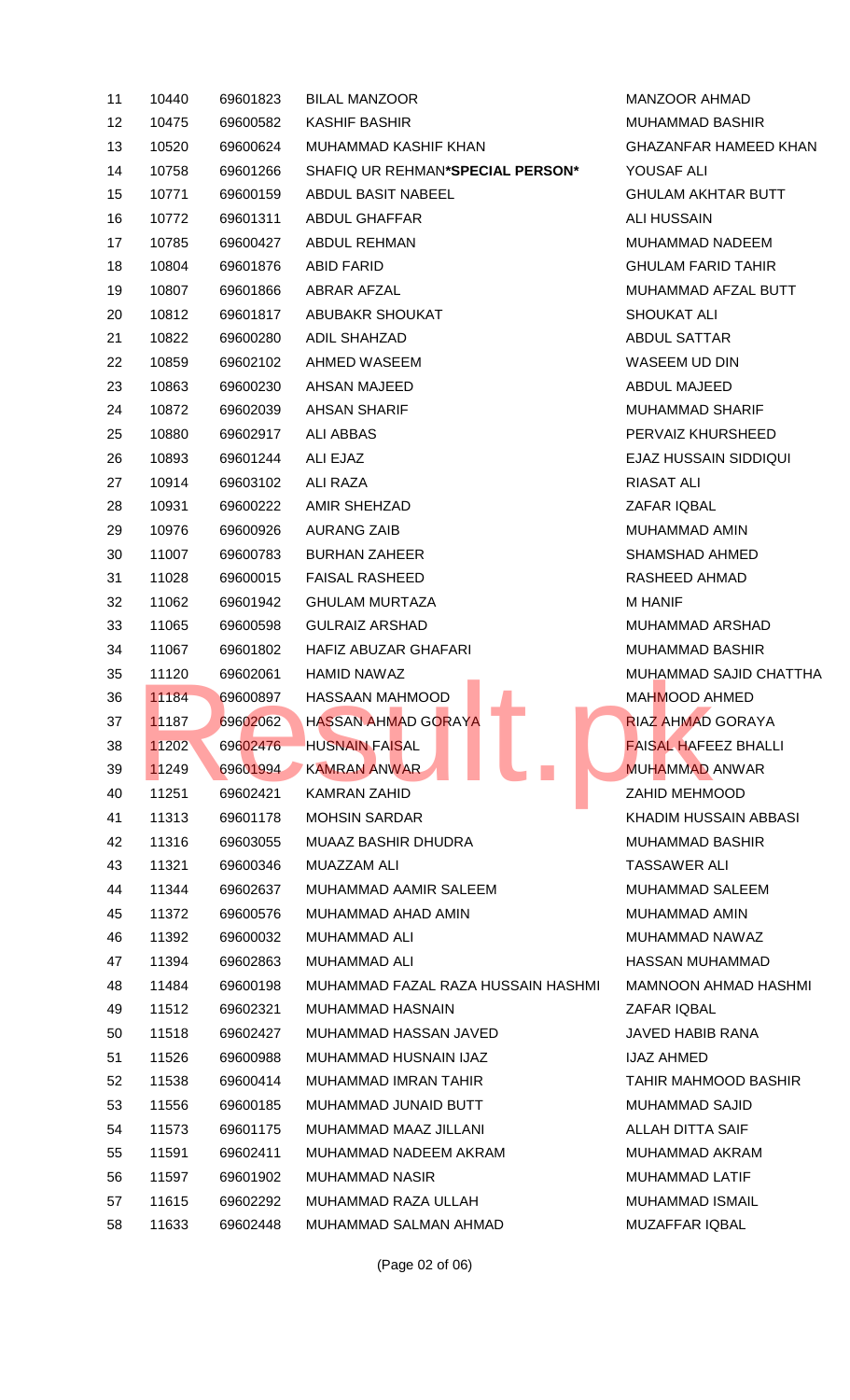| 59  | 11648 | 69601991 | <b>MUHAMMAD SHAHBAZ</b>      | FAREED AHMAD           |
|-----|-------|----------|------------------------------|------------------------|
| 60  | 11714 | 69600587 | MUHAMMAD USMAN GHANI         | <b>MUHAMMAD ASLA</b>   |
| 61  | 11732 | 69600525 | MUHAMMAD WAQAS YOUNIS        | MUHAMMAD YOU           |
| 62  | 11733 | 69600406 | MUHAMMAD WASEEM              | <b>MUHAMMAD SALE</b>   |
| 63  | 11746 | 69602781 | MUHAMMAD ZAHID SAEED         | <b>MUHAMMAD SAHI</b>   |
| 64  | 11790 | 69600434 | <b>NOUMAN ZAHID</b>          | ZAHID RASOOL           |
| 65  | 11798 | 69600029 | <b>QAISAR ABBAS</b>          | <b>CHARAGH</b>         |
| 66  | 11806 | 69602695 | QASWAR ABBAS                 | <b>MUHAMMAD NAW</b>    |
| 67  | 11820 | 69600227 | RANA JAWWAD BIN ABDUL QAYYUM | ABDUL QAYYUM I         |
| 68  | 11835 | 69601271 | <b>REHAN ASHRAF</b>          | <b>MUHAMMAD ASHI</b>   |
| 69  | 11843 | 69600207 | <b>RIZWAN SHAKOOR</b>        | <b>ABDUL SHAKOOR</b>   |
| 70  | 11852 | 69600027 | <b>SADAM HUSSAIN</b>         | <b>SAIF ULLAH</b>      |
| 71  | 11856 | 69600116 | <b>SAEED ANWAR</b>           | <b>MUHAMMAD ANW</b>    |
| 72  | 11859 | 69601240 | <b>SAIM ALI KHAN</b>         | <b>SALEEM AKHTAR</b>   |
| 73  | 11877 | 69601772 | <b>SAMI ULLAH</b>            | <b>SANA ULLAH</b>      |
| 74  | 11892 | 69601242 | SHAHAR YAR KHAN              | <b>MUSHTAQ AHMAD</b>   |
| 75  | 11895 | 69600993 | <b>SHAHID IQBAL</b>          | <b>MUHAMMAD IQBA</b>   |
| 76  | 11898 | 69600419 | <b>SHAHMAN MOHSIN</b>        | <b>MUHAMMAD ARSI</b>   |
| 77  | 11976 | 69601107 | TALAL AMJAD BURHAN           | AMJAD JAVED BU         |
| 78  | 11995 | 69602534 | <b>TASWAR IHSAN</b>          | <b>IHSAN ULLAH</b>     |
| 79  | 12000 | 69602318 | <b>TUQEER ABBAS</b>          | MUHAMMAD HAY           |
| 80  | 12012 | 69601369 | UMAR NAWAZ KHAN              | RAB NAWAZ KHAI         |
| 81  | 12027 | 69602375 | <b>USAMA MAJEED</b>          | <b>MAJEED ASGHAR</b>   |
| 82  | 12032 | 69600493 | <b>USMAN AHMAD</b>           | <b>FAIZ AHMAD</b>      |
| 83  | 12035 | 69600521 | <b>USMAN IFTIKHAR</b>        | <b>IFTIKHAR HUSSAI</b> |
| 84  | 12041 | 69601300 | <b>USMAN ULLAH ARIF</b>      | <b>ARIF HUSSAIN</b>    |
| 85  | 12108 | 69600814 | <b>ZEESHAN AHMAD</b>         | <b>MUHAMMAD ISHA</b>   |
| 86  | 12114 | 69601923 | <b>ZEESHAN ALI</b>           | <b>MUHAMMAD MALI</b>   |
| 87  | 12122 | 69600013 | <b>ZESHAN MANZOOR</b>        | <b>MANZOOR AHMAI</b>   |
| 88  | 12231 | 69600403 | MUHAMMAD MASOOM SAFDAR       | <b>MUHAMMAD BAKI</b>   |
|     |       |          | *SPECIAL PERSON*             |                        |
| 89  | 12240 | 69601771 | ABDUL MUJEEB NOOR            | <b>MUHAMMAD MAN</b>    |
| 90  | 12260 | 69602830 | AHMED GHULAM QADER           | <b>GHULAM QADER</b>    |
| 91  | 12266 | 69601114 | AIMAN ROUMAN KHAN            | MUSHTAQ AHMED          |
| 92  | 12276 | 69600868 | AMANAT ALI                   | <b>ASHIQ ALI</b>       |
| 93  | 12282 | 69600256 | AQIB JAVED                   | ALLAH DITTA JAV        |
| 94  | 12285 | 69600063 | <b>ARSLAN AMAR</b>           | AMAR SAEED             |
| 95  | 12289 | 69600705 | ASIF AZIZ                    | ELAHI BAKHSH           |
| 96  | 12324 | 69601235 | <b>HAFEEZ ULLAH</b>          | REHMAT ULLAH           |
| 97  | 12329 | 69601661 | <b>HAFIZ MUHAMMAD FAISAL</b> | <b>MUHAMMAD HUS:</b>   |
| 98  | 12355 | 69602203 | <b>HUZAIFAH HAMEED</b>       | ABDUL HAMEED           |
| 99  | 12367 | 69600486 | KALEEM ULLAH                 | <b>HAFIZ HAFEEZ UL</b> |
| 100 | 12394 | 69600371 | <b>MUAZZAM ABBAS</b>         | <b>MUHAMMAD SHAI</b>   |
| 101 | 12434 | 69602229 | <b>MUHAMMAD ARIF</b>         | <b>GHULAM NABI</b>     |
| 102 | 12441 | 69600354 | MUHAMMAD ASAD NAWAZ          | <b>HAFIZ MUHAMMA</b>   |
| 103 | 12452 | 69600824 | MUHAMMAD ASIF SHEHZAD        | NAZAR HUSSAIN          |
| 104 | 12454 | 69602424 | MUHAMMAD ASLAM               | ALLAH BAKHSH           |
| 105 | 12456 | 69601989 | MUHAMMAD ATIQ                | HASSAN AHMAD           |

FAREED AHMAD MUHAMMAD ASLAM MUHAMMAD YOUNIS MUHAMMAD SALEEM MUHAMMAD SAHEED ZAHID RASOOL CHARAGH MUHAMMAD NAWAZ ABDUL QAYYUM NAVEED MUHAMMAD ASHRAF ABDUL SHAKOOR SAIF ULLAH MUHAMMAD ANWAR SALEEM AKHTAR SANA ULLAH MUSHTAQ AHMAD KHAN ANJUM MUHAMMAD IQBAL MUHAMMAD ARSHED JAVAID AMJAD JAVED BURHAN **IHSAN ULLAH** MUHAMMAD HAYAT RAB NAWAZ KHAN MAJEED ASGHAR FAIZ AHMAD **IFTIKHAR HUSSAIN ARIF HUSSAIN** MUHAMMAD ISHAQ MUHAMMAD MALIK **MANZOOR AHMAD CH.** MUHAMMAD BAKIR

MUHAMMAD MANZOOR SIAL GHULAM QADER MUSHTAQ AHMED **ASHIQ ALI** ALLAH DITTA JAVED AMAR SAEED ELAHI BAKHSH REHMAT ULLAH MUHAMMAD HUSSAIN ABDUL HAMEED HAFIZ HAFEEZ ULLAH MUHAMMAD SHAFIQ **GHULAM NABI** HAFIZ MUHAMMAD NAWAZ NAZAR HUSSAIN ALLAH BAKHSH HASSAN AHMAD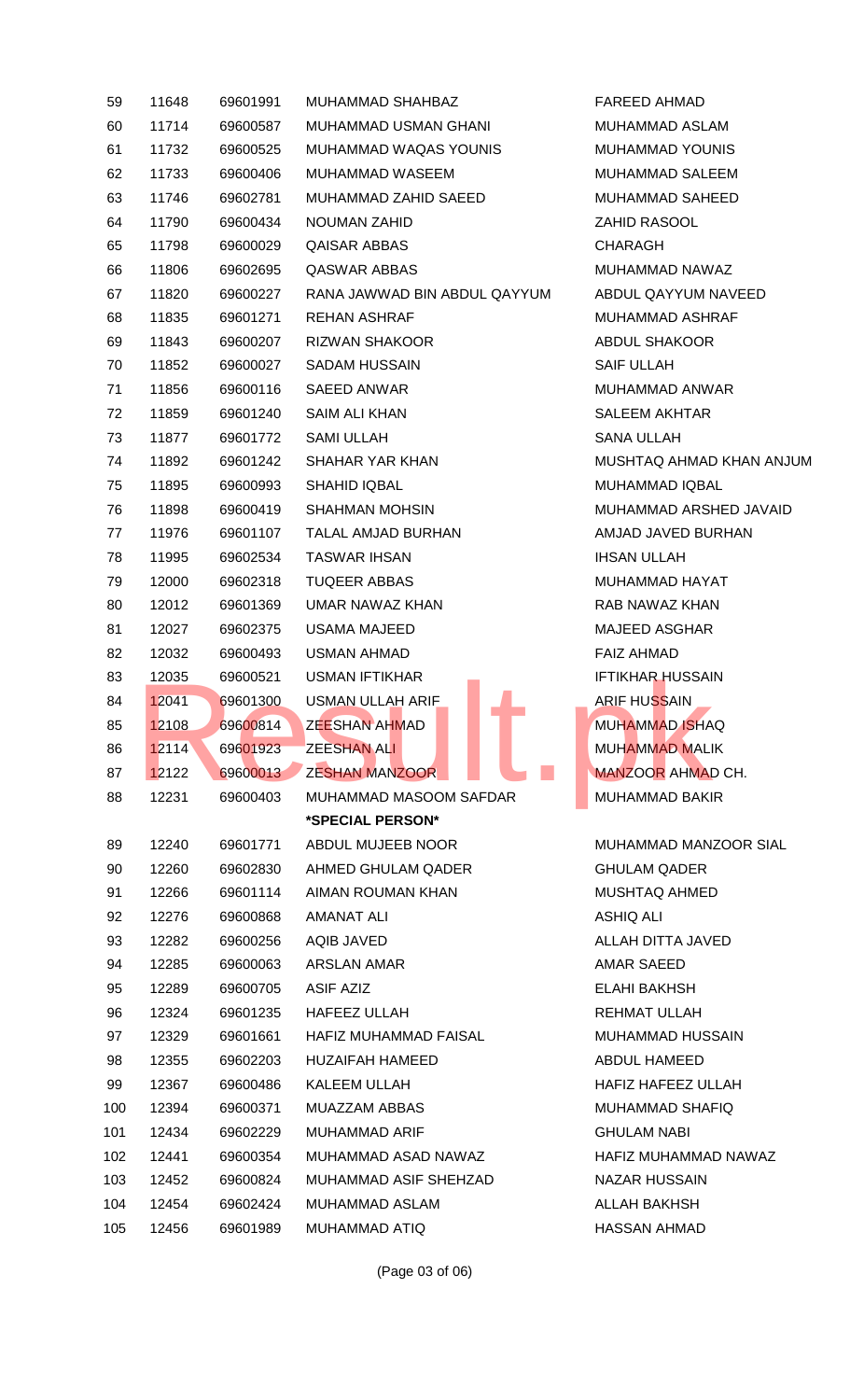| 106 | 12471 | 69601763 | <b>MUHAMMAD FAISAL</b>       | ABDUL JABBAR            |
|-----|-------|----------|------------------------------|-------------------------|
| 107 | 12478 | 69602017 | MUHAMMAD GUL NAWAZ           | <b>MUHAMMAD KHAI</b>    |
| 108 | 12496 | 69602384 | MUHAMMAD JUNAID              | <b>JUNG SHER</b>        |
| 109 | 12521 | 69601079 | <b>MUHAMMAD NADEEM</b>       | <b>WAHID BAKHSH</b>     |
| 110 | 12529 | 69601912 | MUHAMMAD OMER FAROOQ         | <b>SABIR ALI CHAUD</b>  |
| 111 | 12540 | 69600138 | MUHAMMAD SAEED SHAREEF       | <b>MUHAMMAD SHAI</b>    |
| 112 | 12544 | 69600839 | MUHAMMAD SALEEM              | <b>MALIK ALLAH BAK</b>  |
| 113 | 12557 | 69601920 | <b>MUHAMMAD SHOAIB</b>       | <b>MUHAMMAD NASI</b>    |
| 114 | 12613 | 69602034 | NABEEL ARIF                  | <b>MUHAMMAD ARIF</b>    |
| 115 | 12632 | 69600213 | RANA MUHAMMAD IRFAN ANWAR    | RANA MUHAMMAI           |
| 116 | 12636 | 69601998 | RIZWAN AKBAR                 | <b>AKBAR ALI</b>        |
| 117 | 12650 | 69600924 | <b>SALMAN SHUJA</b>          | ABDUL HAMEED E          |
| 118 | 12705 | 69600937 | <b>WAQAR ARSHAD</b>          | <b>MUHAMMAD ARSI</b>    |
| 119 | 12715 | 69601560 | <b>ZAIN RASHID</b>           | <b>MUHAMMAD RASI</b>    |
| 120 | 12716 | 69600326 | <b>ZEESHAN AKBAR</b>         | <b>MUHAMMAD AKB</b>     |
| 121 | 12719 | 69600497 | <b>ZEESHAN ZAFAR</b>         | ZAFAR AHMAD CH          |
| 122 | 12838 | 69602511 | <b>ABDULKHALID</b>           | <b>MUHAMMAD IQBA</b>    |
| 123 | 12861 | 69600084 | AHMAD RAZA KHALIQ            | <b>ABDUL KHALIQ</b>     |
| 124 | 12871 | 69602904 | AHSAN KHURSHEED              | <b>KHAWAJA KHURS</b>    |
| 125 | 12881 | 69600398 | ALI RAZA                     | <b>MUHAMMAD ARSI</b>    |
| 126 | 12886 | 69601595 | AMAN ULLAH                   | MUHAMMAD ISMA           |
| 127 | 12946 | 69601320 | <b>FAHIM ABBAS</b>           | <b>NABI BAKHSH</b>      |
| 128 | 13019 | 69601830 | JALIL AHMAD                  | <b>SHAKEEL AHMAD</b>    |
| 129 | 13025 | 69600501 | <b>KAMRAN TARIQ</b>          | <b>TARIQ MEHMOOD</b>    |
| 130 | 13089 | 69601157 | MUHAMMAD AQEEL               | <b>MUHAMMAD KHAI</b>    |
| 131 | 13097 | 69600154 | MUHAMMAD ARSLAN KHAN         | <b>SAIF ULLAH KHAN</b>  |
| 132 | 13099 | 69600723 | <b>MUHAMMAD ASAD HAYAT</b>   | <b>GHULAM SARWAR</b>    |
| 133 | 13105 | 69600047 | <b>MUHAMMAD ASIF</b>         | <b>JAMIL AHMED</b>      |
|     |       |          | <b>MUHAMMAD AWAIS CHEEMA</b> |                         |
| 134 | 13111 | 69602268 |                              | <b>SAEED AKHTAR C</b>   |
| 135 | 13161 | 69600016 | MUHAMMAD HUZAIFA             | <b>SAEED AHMAD</b>      |
| 136 | 13164 | 69602258 | MUHAMMAD ILYAS MALIK         | <b>GHULAM MUHAMI</b>    |
| 137 | 13169 | 69600315 | <b>MUHAMMAD IMRAN</b>        | <b>GHULAM FAREED</b>    |
| 138 | 13177 | 69600720 | MUHAMMAD IRFAN ALI           | <b>MUHAMMAD ALI</b>     |
| 139 | 13180 | 69601186 | MUHAMMAD JAWAD ARSHAD        | <b>MUHAMMAD ARSI</b>    |
| 140 | 13188 | 69600101 | MUHAMMAD KHUBAIB             | <b>ABDUL LATIF</b>      |
| 141 | 13211 | 69600054 | MUHAMMAD NOUMAN JAVED        | <b>JAVED IQBAL ASII</b> |
| 142 | 13226 | 69600075 | MUHAMMAD SAEED QASIM         | <b>GHULAM QASIM</b>     |
| 143 | 13230 | 69600356 | MUHAMMAD SAQIB FAYYAZ        | <b>MALIK MUHAMMA</b>    |
| 144 | 13236 | 69601579 | MUHAMMAD SHAWAIZ HASSAN      | <b>MUHAMMAD SALE</b>    |
| 145 | 13287 | 69600030 | <b>MUHAMMAD YOUSAF</b>       | RABNAWAZ                |
| 146 | 13312 | 69602126 | <b>NOMAN MUNIR</b>           | <b>MUNIR AHMED</b>      |
| 147 | 13319 | 69602191 | <b>OWAIS HASSAN SHAH</b>     | <b>NAZIR HUSSAINS</b>   |
| 148 | 13346 | 69600099 | <b>SAFEER HAIDER</b>         | <b>MUHAMMAD KHAI</b>    |
| 149 | 13363 | 69600105 | <b>SHAH RUKH TARIQ</b>       | <b>TARIQ MEHMOOD</b>    |
| 150 | 13400 | 69602038 | SYED MUHAMMAD AHMED HAMZA    | <b>SYED ABRAR HUS</b>   |
| 151 | 13429 | 69601360 | <b>UMAR SIDDIQUE</b>         | <b>MUHAMMAD AZAM</b>    |
| 152 | 13431 | 69600243 | <b>UMER RAFIQUE</b>          | <b>MUHAMMAD RAFI</b>    |
| 153 | 13440 | 69600135 | WAQAR AHMAD                  | <b>MUHAMMAD AKR</b>     |
| 154 | 13590 | 69601417 | <b>USAMA NASEER</b>          | NASEER AHMAD            |

ABDUL JABBAR MUHAMMAD KHAN **JUNG SHER** WAHID BAKHSH SABIR ALI CHAUDHRY MUHAMMAD SHAREEF MALIK ALLAH BAKHSH MUHAMMAD NASIR MUHAMMAD ARIF RANA MUHAMMAD ANWAR AKBAR ALI ABDUL HAMEED BUPPY MUHAMMAD ARSHAD MUHAMMAD RASHID MUHAMMAD AKBAR ZAFAR AHMAD CHUGHTAI MUHAMMAD IQBAL ABDUL KHALIQ KHAWAJA KHURSHEED AHMED MUHAMMAD ARSHAD MUHAMMAD ISMAIL NABI BAKHSH SHAKEEL AHMAD TARIQ MEHMOOD MUHAMMAD KHALIL SAIF ULLAH KHAN GHULAM SARWAR JAMIL AHMED 134 13111 69602268 MUHAMMAD AWAIS CHEEMA SAEED AKHTAR CHEEMA SAEED AHMAD GHULAM MUHAMMAD **GHULAM FAREED** MUHAMMAD ALI MUHAMMAD ARSHAD ABDUL LATIF JAVED IQBAL ASIF GHULAM QASIM MALIK MUHAMMAD FAYYAZ MUHAMMAD SALEEM AKHTAR RABNAWAZ MUNIR AHMED NAZIR HUSSAIN SHAH MUHAMMAD KHAN TARIQ MEHMOOD SYED ABRAR HUSSAIN HASHMI MUHAMMAD AZAM MUHAMMAD RAFIQUE MUHAMMAD AKRAM NASEER AHMAD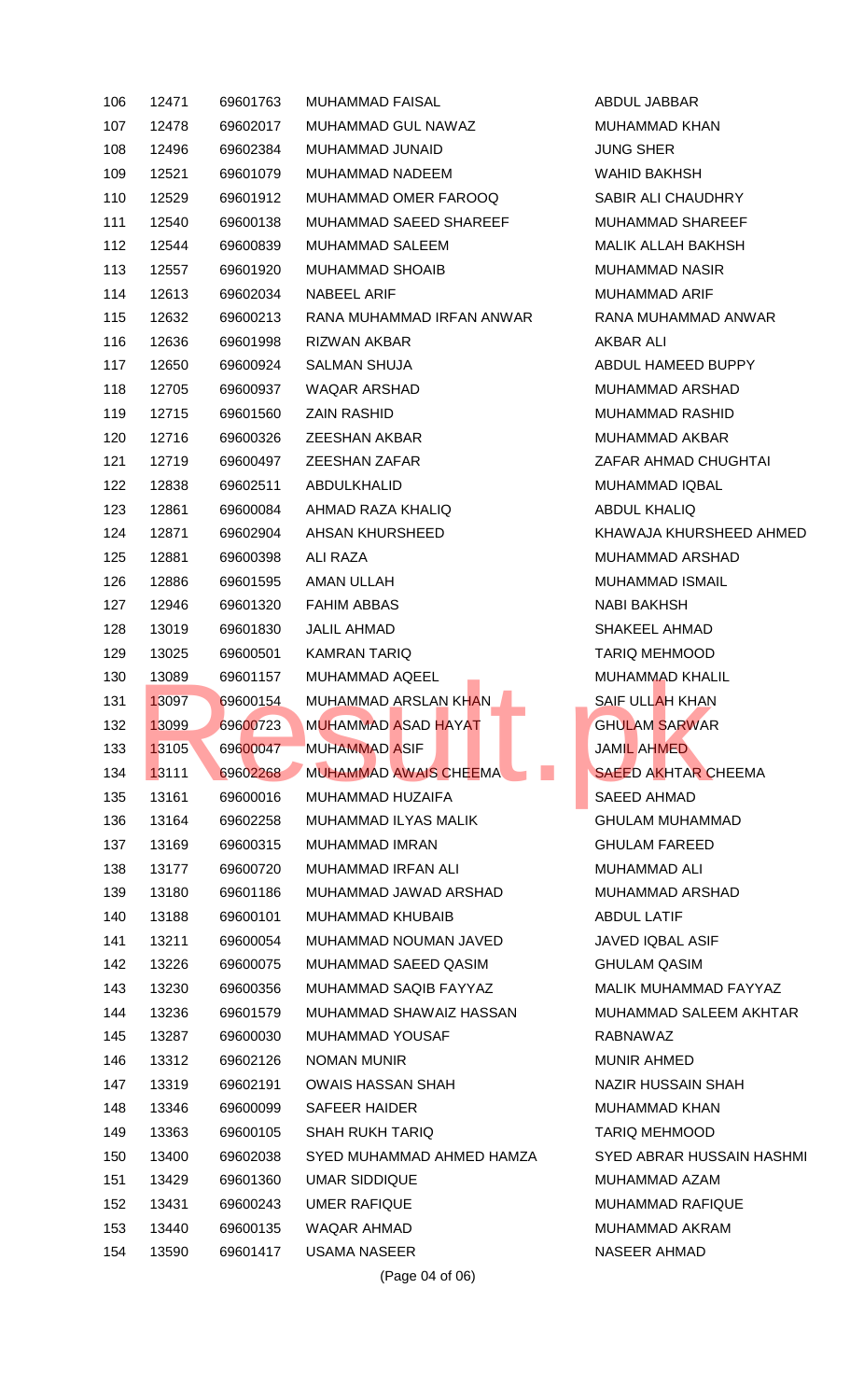### **SPECIAL PERSON QUOTA**

| <u>SR.</u> | <b>ROLL</b> | <b>DIARY</b> | <b>NAME OF THE CANDIDATE</b>                                               | <b>FATHER'S NAME</b> |
|------------|-------------|--------------|----------------------------------------------------------------------------|----------------------|
| <u>NO.</u> | NO.         | NO.          |                                                                            |                      |
| 155        | 10002       | 69601610     | <b>AMIR RIAZ</b>                                                           | RIAZ AHMAD           |
| 156        | 10004       | 69601898     | MUHAMMAD ASHAR ZOHAIB                                                      | MUHAMMAD ZAFAR IQBAL |
| 157        | 10752       | 69600925     | MUHAMMAD AHMAD RIAZ                                                        | RANA RIAZ AHMAD      |
| 158        | 10756       | 69601461     | <b>MUHAMMAD WAQAS</b>                                                      | <b>SAFDAR IQBAL</b>  |
| 159        | 12823       | 69600393     | <b>ALI HAIDER</b>                                                          | MUHAMMAD YAQOOB      |
|            |             |              | $(0, 1)$ $(0, 1)$ $(1, 0, 0)$ $(0, 1)$ $(1, 0)$ $(1, 1)$ $(0, 1)$ $(0, 1)$ |                      |

(Candidates at Sr. Nos. 14 & 88 (Open Merit) are qualified against Special Person Quota)

### **MINORITY QUOTA**

| <u>SR.</u> | <b>ROLL</b> | <b>DIARY</b> | <b>NAME OF THE CANDIDATE</b> | <b>FATHER'S NAME</b>  |
|------------|-------------|--------------|------------------------------|-----------------------|
| <u>NO.</u> | NO.         | NO.          |                              |                       |
| 160        | 10949       | 69600832     | ARSLAN MUZFFAR               | MUZFFAR AHMAD KHAN    |
| 161        | 11018       | 69602213     | <b>FAHEEM KARAMAT</b>        | KARAMAT MASIH         |
| 162        | 12615       | 69602227     | NADIB JOHNSON                | <b>JOHNSON INAYAT</b> |
| 163        | 13303       | 69601721     | <b>NABEEL NASIR</b>          | <b>NASIR MASIH</b>    |

### **WOMEN QUOTA**

| <u>SR.</u> | <u>ROLL</u> | <u>DIARY</u> | <b>NAME OF THE CANDIDATE</b> | <b>FATHER'S NAME</b>        |
|------------|-------------|--------------|------------------------------|-----------------------------|
| <u>NO.</u> | <u>NO.</u>  | <u>NO.</u>   |                              |                             |
| 164        | 10703       | 69601228     | AQSA RAFIQ                   | MUHAMMAD RAFIQ HAIDER       |
| 165        | 10704       | 69602965     | AYESHA ANUM                  | MUHAMMAD ANWER              |
| 166        | 10705       | 69601970     | <b>AYESHA IQBAL</b>          | MUHAMMAD IQBAL              |
| 167        | 10706       | 69600091     | <b>FAREENA FATIMA</b>        | SYED AMIR ALI SHAH BUKHARI  |
| 168        | 10708       | 69600782     | <b>FATIMA HANIF</b>          | MUHAMMAD HANIF              |
| 169        | 10716       | 69603057     | <b>IRUM KHAN</b>             | <b>ABDUL QADIR LAGHARI</b>  |
| 170        | 10718       | 69602068     | <b>KINZA NAJEEB</b>          | <b>NAJEEB ULLAH</b>         |
| 171        | 10719       | 69602331     | KINZA NISAR                  | NISAR AHMAD ABID            |
| 172        | 10720       | 69602481     | KIRAN JAMIL                  | MUHAMMAD JAMIL              |
| 173        | 10724       | 69600592     | <b>MOMINA RAUF</b>           | <b>ABDUL RAUF</b>           |
| 174        | 10727       | 69602968     | MUQADAS SHAHZADI             | <b>BABAR MEHMOOD</b>        |
| 175        | 10734       | 69600571     | RUKHSAR AMAIMA               | SYED IBRAR HUSSAIN          |
| 176        | 10738       | 69602735     | SANA HAYAT                   | UMAR HAYAT                  |
| 177        | 10740       | 69600527     | SBAHAT SHAUKAT               | SHAUKAT ALI MALIK           |
| 178        | 10744       | 69602403     | SUMMAVIA TARIQ               | SARDAR MUHAMMAD TARIQ DOGAR |
| 179        | 10748       | 69600092     | ZARQA MEHMOOD                | <b>MEHMOOD KHAN</b>         |
| 180        | 12204       | 69601984     | FATIMA HASSAN                | HASSAN ASHRAF               |
| 181        | 12210       | 69602852     | LAILA KHALID                 | KHALID MEHMOOD              |
| 182        | 12214       | 69600324     | <b>MUSFIRA NADEEM</b>        | KOSAR NADEEM                |
| 183        | 12215       | 69600804     | NAAIMA JAMAL                 | <b>JAMAL UD DIN</b>         |
| 184        | 12216       | 69602706     | NIDA FATIMA                  | AKBAR ALI                   |
| 185        | 12220       | 69601481     | SADIA MAQBOOL                | DR MUHAMMAD MAQBOOL         |
| 186        | 12222       | 69600370     | SAMAN JAMEEL                 | JAMEEL AHMAD                |
| 187        | 12801       | 69600003     | ABEER RIAZ                   | MUHAMMAD RIAZ JAMIL         |
| 188        | 12803       | 69600581     | AMNA NASIR                   | <b>NASIR ALI</b>            |
| 189        | 12805       | 69602518     | KAYNAT AROOJ                 | <b>GHULAM ABBAS</b>         |
| 190        | 12806       | 69600742     | KHADEJA HANIF                | CH M HANIF ARAIN            |